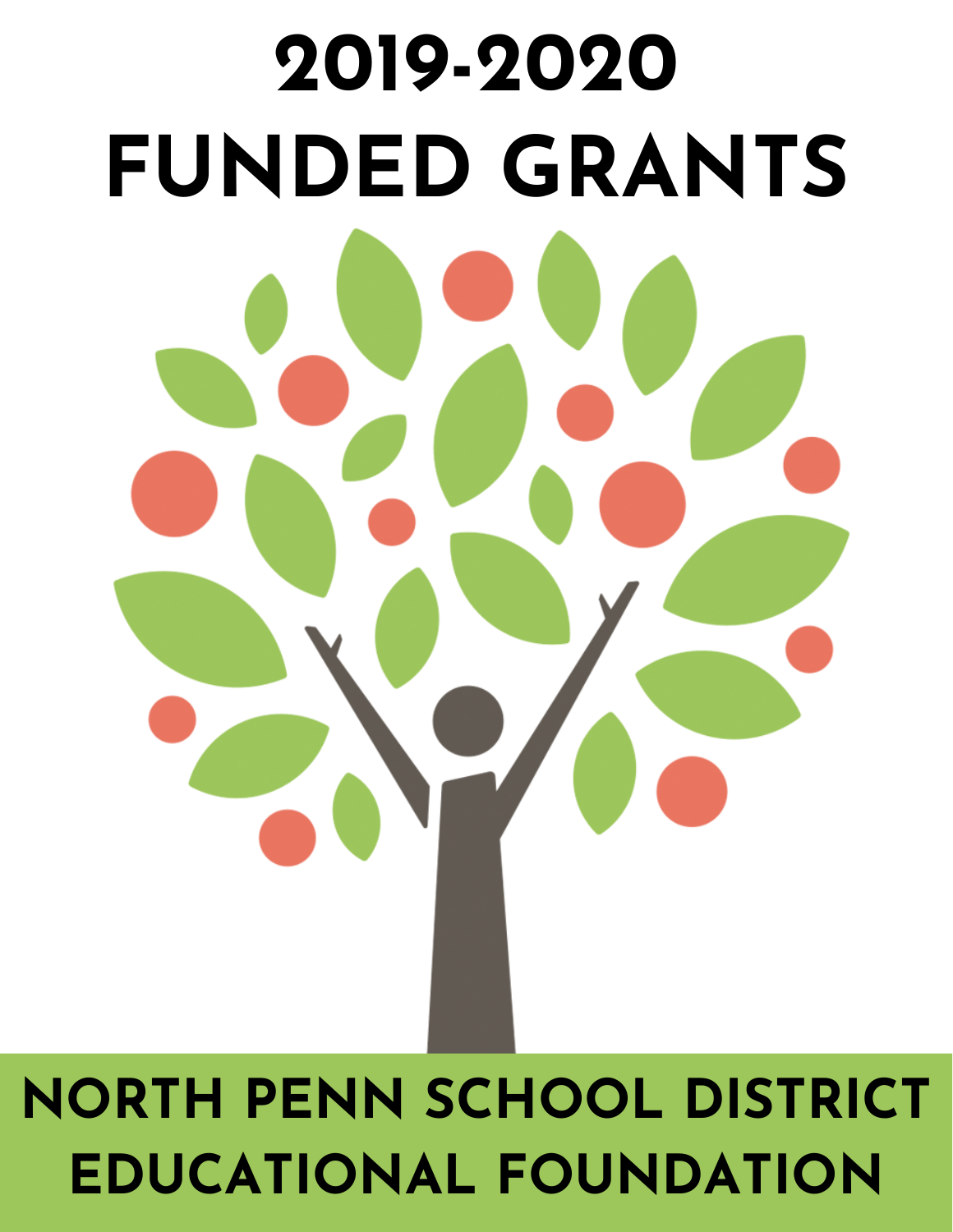#### A Note from the Trustees:

For this year's grants the North Penn School District Educational Foundation awarded 32 grants totaling \$17,339. Grants like these not only enhance the curriculum, but provide a hands-on and innovative way for students to embrace and fully comprehend the lesson. When NPSD educators and staff apply for these grants, some think of how this experience will affect the student in the future. Science and technology grants allow students to understand theories at the next level of thinking. Other grants allow teachers to think about how this experience will benefit students socially and vocationally. We are sure that when you read through these grant descriptions, you will see how these experiences allow our students to develop into better students and citizens. Without you and your generosity, the NPSD students and staff would not have access to these amazing opportunities.

## **Exploring and Using 3D Printers**

#### **Pennfield Middle School,** *Jeff Testa and Scott Thompson*

This grant funded two additional 3D printers for students in seventh and eighth grade technology classes at Pennfield. 3D printers are used to create usable replicas of objects, big or small, to be used for research and design in our world. With the school's previous 3D printers, it was not possible for every student to print something during the academic year. With these additional printers, all students in the seventh grade will be able to use or modify existing files or create new files to print. The printers also allow Pennfield to teach a full unit of 3D design, modeling, and prototyping for 8th grade students.

#### **Nanotechnology and Engineering Research North Penn High School,** *Michael Boyer*

The Future is N.E.A.R. (Nanotechnology Education and Research) is a STEM education research program that parallels the senior capstone course, Engineering Design and Development (EDD), of the North Penn High School Engineering Academy. Students work in design teams utilizing a combination of creative problem solving and some of the latest published research available to improve the human condition by researching and developing solutions to global energy, environment, and healthcare issues that capitalize from fundamentals of nanotechnology and cutting edge engineering research.

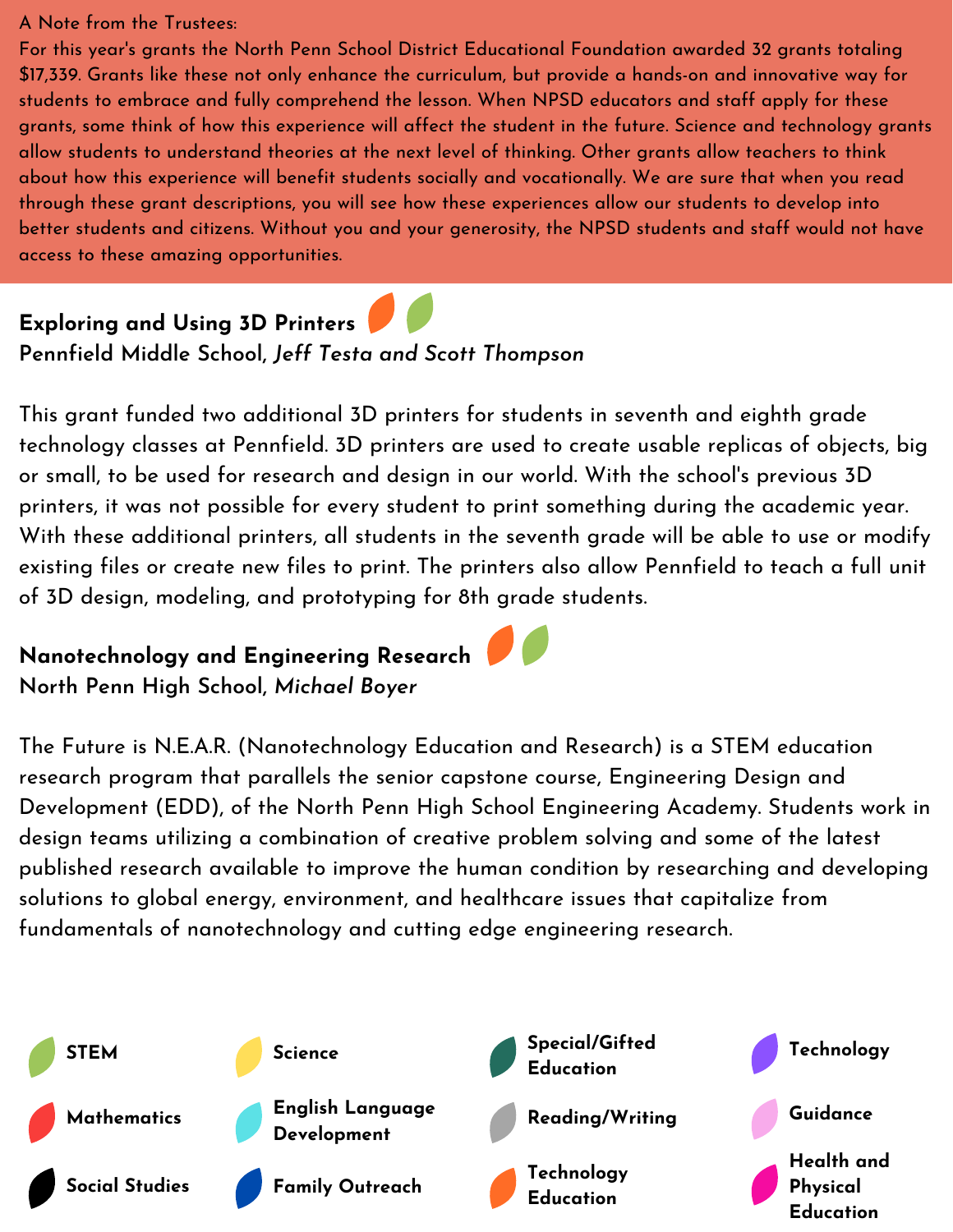## **Sphero RVR Coding Integration North Penn High School,** *Curt Reichwein*

The Sphero RVR is a new groundbreaking coding platform with endless possibilities. The NPHS Engineering and Technology Education department offers three courses that include open coding content that is limited based on specific platforms. The Sphero RVR platform is an open source format that allows students and teachers to take what they already have in place and go much further than before. The RVR adds a new and exciting level of coding that work that was previously out of reach.

## **Makey Makey in the English Language Arts Classroom A.M. Kulp Elementary,** *Wendy Stover*

**Makey Makey is a useful, hands-on learning technology tool for learners of all ages, regardless of their academic strengths and weaknesses. While not all students will grow up to be computer programmers, approximately 60 sixth grade students each year at A.M. Kulp will be exposed to critical thinking, collaboration, communication, and reasoning skills through creation and invention. Incorporating technology and literacy will increase student engagement and motivation, making learning fun.**

## **Butterfly and Moth Presentation by Rick Mikula**

**Bridle Path Elementary,** *Jennifer Oakes, Kate Huynh, and Jake Hoffman*

**Seventy-five second graders at Bridle Path got up-close and personal with butterflies and moths from around the world! "The Butterfly Guy", Rick Mikula, brought a high-energy performance while sharing dozens of mounted specimens to demonstrate camouflage, disguise, and survival. Students also learned how to raise butterflies and moths using simple, recyclable items and how to attract pollinators to their own gardens. This special presentation was part of the students' scientific study of insects and plants and their raising of Painted Lady butterflies in the classroom.**

## **EITC + YOUR BUSINESS + NPSD + OUR STUDENTS = A WINNING COMBINATION**

The NPSD Educational Foundation has been approved by the PA Department of Community and Economic Development (DCED) as an Educational Improvement Organization (EIO), meaning that our organization can accept Pennsylvania Educational Improvement Tax Credit (EITC). THe EITC makes it affordable for you to contribute to the education of Pennsylvania's children and make a footprint in our community.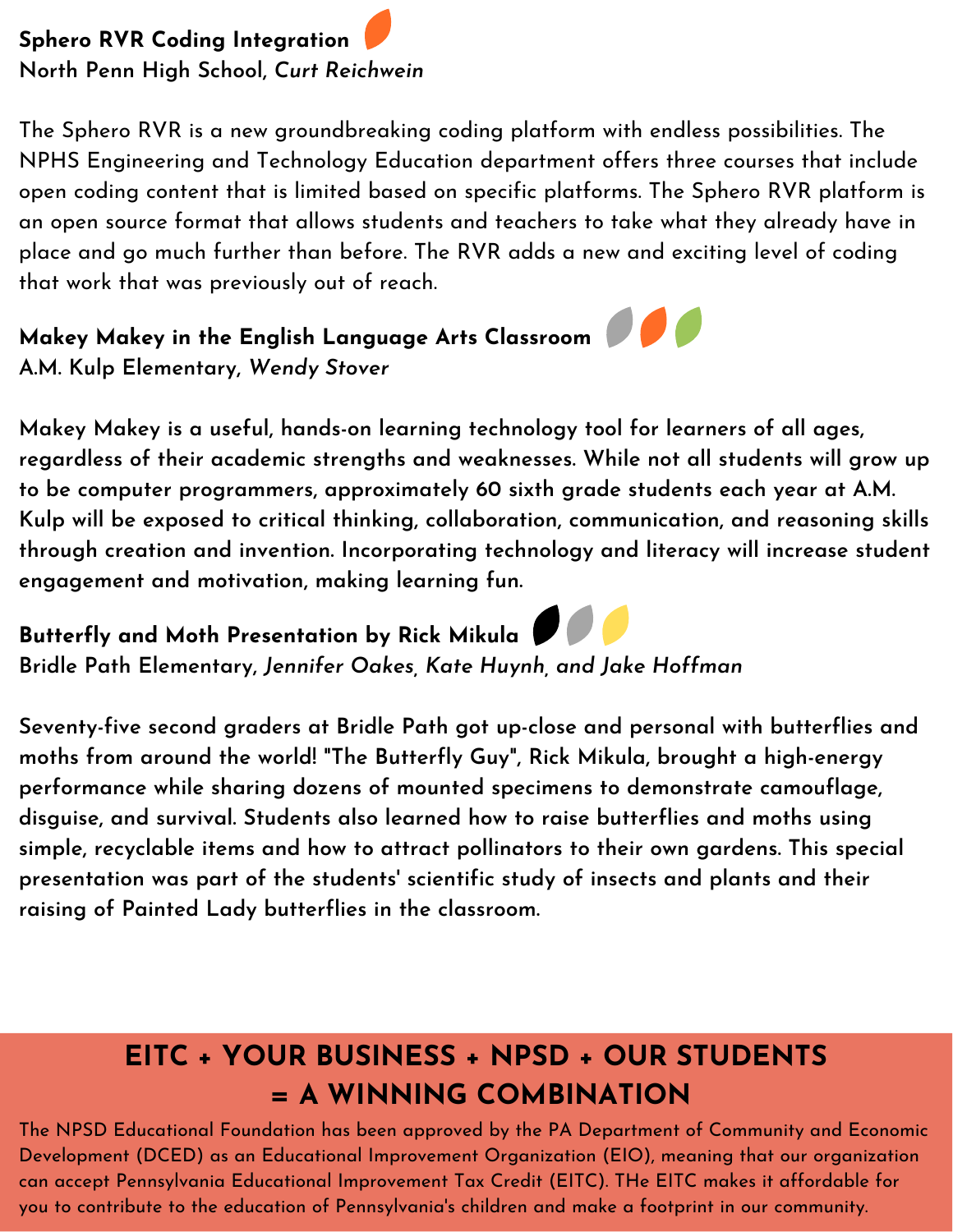

**This grant funded the purchase of a Canon EOS M50 Mirrorless Camera Kit with EF-M15- 45 mm and 4K video. With the use of this camera, Gwynedd Square can document and share via YouTube Live events and activities at the school. A group of students help with production and the setup of events. This project teaches students about video production and journalism while making the school and public more aware of the events at Gwynedd Square.**



**Gwynedd Square Elementary,** *Sandy Linberger and Christie Vilsmeier*

**This grant funds a HUE HD Pro camera to promote student engagement. The camera makes images come to life for students and staff both inside and outside of the classroom. The camera also allows students and staff to demonstrate science projects, math work, student writing, and more. Users can record a technique or experiment and replay it for the class.**

**STEM for Little Hands Gwynedd Square Elementary,** *Steph Brecht*

**This project provided students in kindergarten with manipulatives to build and create with, as well as an interactive math chart to help them gain number sense daily. Students can explore problem solving, number sense, and engineering aspects as they create with these manipulatives. Hands-on learning gets students involved on many levels. Using manipulatives to help expose young learners to the different STEM components comes to life while building and creating with a variety of shapes and materials.**

**Flexible Seating Gwyn-Nor Elementary,** *Kimberly Morse*

**Various seating options, such as donut balls, wobble chairs, balance balls, stools, and foam pads seats will be provided to students to use in the classroom at Gwyn-Nor. Allowing students to choose their own seating options empowers them to be more comfortable, and therefore more productive during school. This grant allows students to wobble, lean, bounce, or stand which increases oxygen to the brain, keeping them more alert and focused.**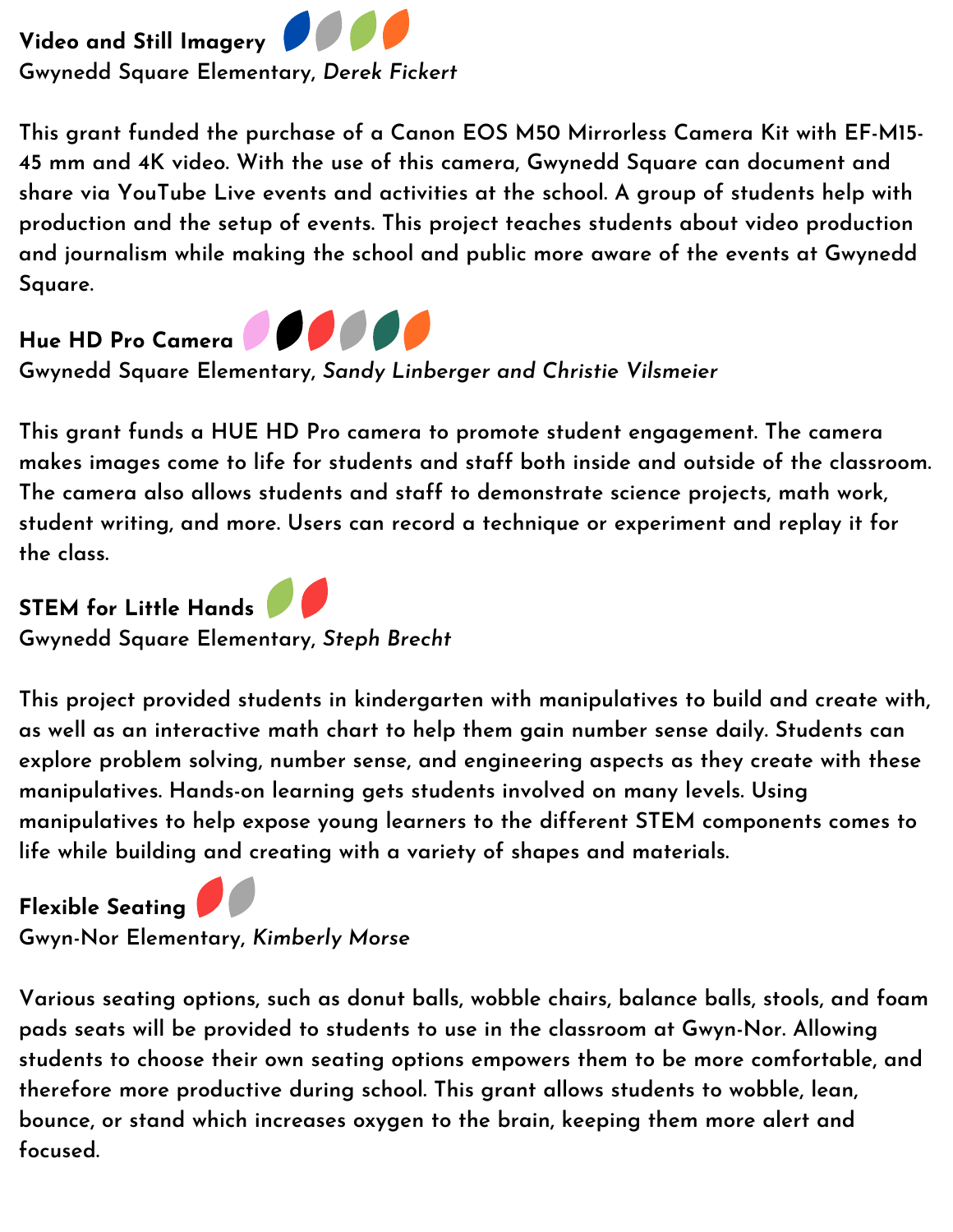## **Handwashing is the Tool to Stay in School Gwyn-Nor Elementary,** *Kate O'Brien*

**Handwashing is one of the most important steps to avoid getting sick and spreading germs to others. This grant funded a handwashing kit, enabling the school nurse to teach students and staff proper handwashing techniques with the help of the "hands on" lotions and black light, reinforcing the proper skills and benefits of washing away germs to prevent illness, avoid absences, and therefore increase academic attendance. When students and staff follow the handwashing procedure, there will ultimately be healthier classrooms and life-long lessons on the spread of germs and illness.**

#### **Sensory Pathway**

**Gwyn-Nor Elementary,** *Treena Sadler*

**This grant funded various sensory pathway items in the classroom. These items provide students with the opportunity to have sensory play to reduce stress, improve emotional well-being, drive independent self-calming mechanisms, and increase learning potential. Students use these items to hop, jump, and push to drive self-calming mechanisms.**

## **Imagi-Nation: Real Life Skills**

**Hatfield Elementary,** *Kristin Braun and Andrea Bowers*

**Imagi-Nation is an interactive, educational, entertainment experience where children can role-play over 40 different careers within a realistic, kid-sized community. Throughout the 5,120 sq. ft metropolis of pretend business enterprises, children choose professions and are paid with Biznis Bucks for the work they perform. English Language Learners at Hatfield in grades one through six will visit Imagi-Nation to build students' background knowledge, community awareness, and explore future career options.**

**Sensory Walk Hatfield Elementary,** *Marissa Beatrice*

**A sensory walk was implemented at Hatfield through this grant for all students to use. Studies have shown that sensory input and movement allow students to regulate their bodies and prepare their brains to better focus and learn within the classroom setting. Floor decals of flowers, ladybugs, and lily pads guide students to engage in various sensory movement, ultimately improving their success in the classroom. Many students with special education services require scheduled sensory breaks throughout their day as an accommodation to their school programming. The sensory walks allow for a quick, easy way for students to receive that accommodation.**